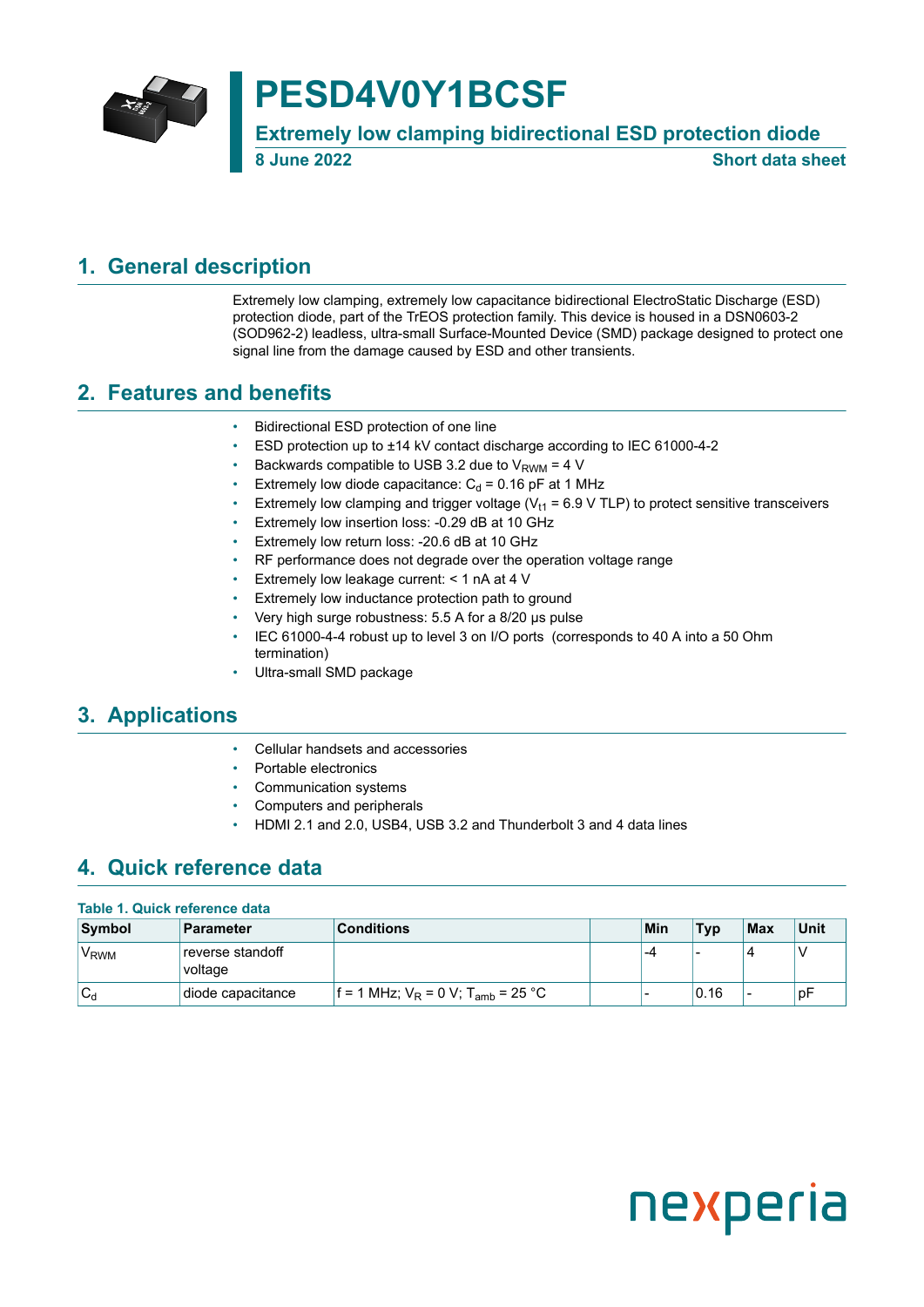## <span id="page-1-0"></span>**5. Pinning information**

| <b>Table 2. Pinning information</b> |                |                    |                             |                       |  |
|-------------------------------------|----------------|--------------------|-----------------------------|-----------------------|--|
| Pin                                 | Symbol         | <b>Description</b> | <b>Simplified outline</b>   | <b>Graphic symbol</b> |  |
|                                     | K <sub>1</sub> | cathode (diode 1)  |                             |                       |  |
| 2                                   | K <sub>2</sub> | cathode (diode 2)  | 2                           |                       |  |
|                                     |                |                    | Transparent<br>top view     | sym045                |  |
|                                     |                |                    | <b>DSN0603-2 (SOD962-2)</b> |                       |  |

## <span id="page-1-1"></span>**6. Ordering information**

| <b>Table 3. Ordering information</b> |             |                                                                                                    |                |  |  |
|--------------------------------------|-------------|----------------------------------------------------------------------------------------------------|----------------|--|--|
| Type number                          | Package     |                                                                                                    |                |  |  |
|                                      | <b>Name</b> | <b>Description</b>                                                                                 | <b>Version</b> |  |  |
| PESD4V0Y1BCSF                        | DSN0603-2   | silicon, leadless ultra small package; 2 terminals; 0.4 mm<br>pitch; 0.6 mm x 0.3 mm x 0.3 mm body | SOD962-2       |  |  |

## <span id="page-1-2"></span>**7. Application information**

The device is designed for the protection of one bidirectional data line from surge pulses and ESD damage. The device is suitable on lines where the signal polarities are both positive and negative with respect to ground.

The device uses an advanced clamping structure showing a negative dynamic resistance. This snap-back behavior strongly reduces the clamping voltage to the system behind the ESD protection during an ESD event. Do not connect unlimited DC current sources to the data lines to avoid keeping the ESD protection device in snap-back state after exceeding breakdown voltage (due to an ESD pulse for instance).



#### **Circuit board layout and protection device placement**

Circuit board layout is critical for the suppression of ESD, Electrical Fast Transient (EFT) and surge transients. The following guidelines are recommended:

- **1.** Place the device as close to the input terminal or connector as possible.
- **2.** Minimize the path length between the device and the protected line.
- **3.** Keep parallel signal paths to a minimum.
- **4.** Avoid running protected conductors in parallel with unprotected conductors.
- **5.** Minimize all Printed-Circuit Board (PCB) conductive loops including power and ground loops.
- **6.** Minimize the length of the transient return path to ground.
- **7.** Avoid using shared transient return paths to a common ground point.
- **8.** Use ground planes whenever possible. For multilayer PCBs, use ground vias.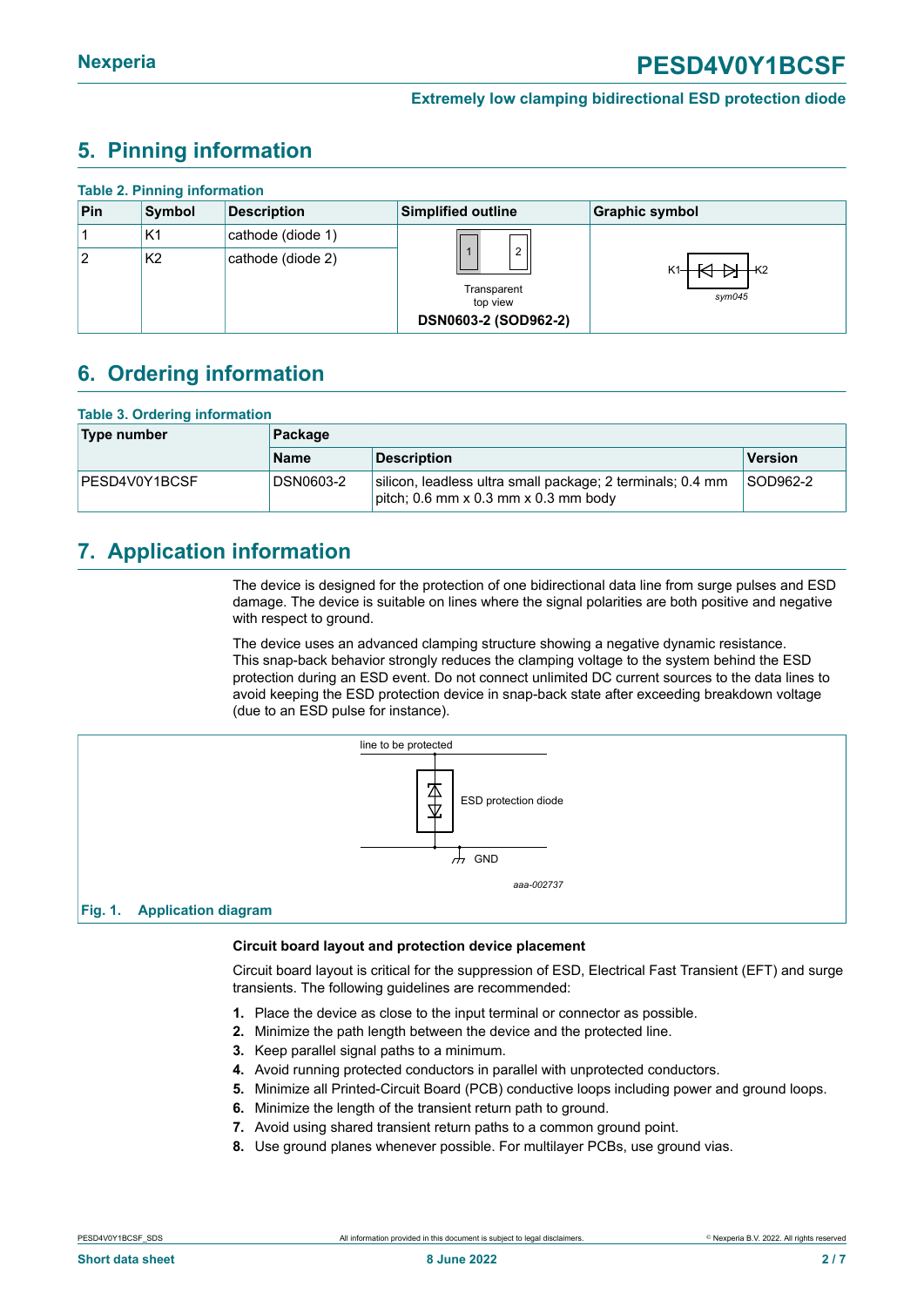## <span id="page-2-0"></span>**8. Package outline**

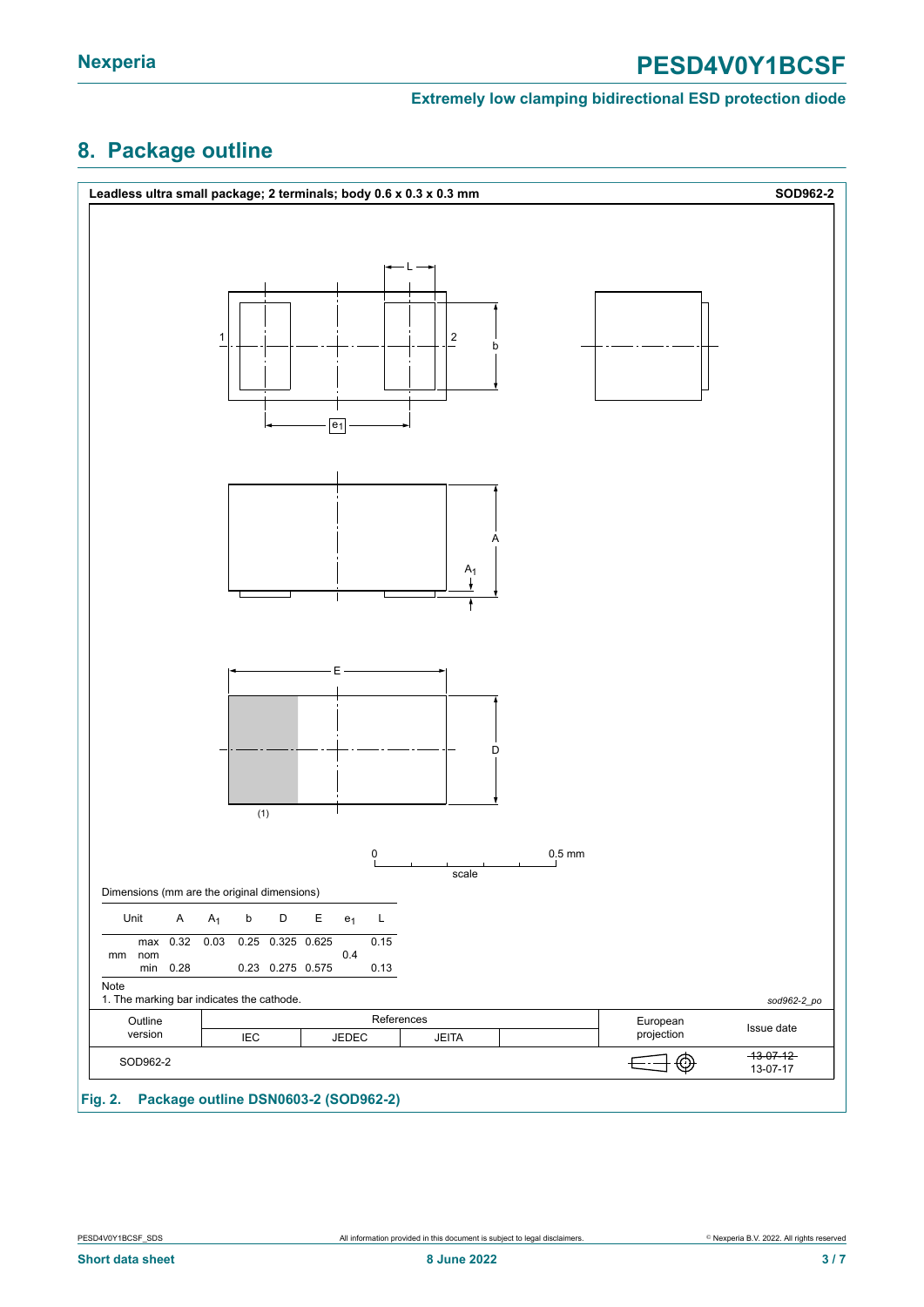## **Nexperia PESD4V0Y1BCSF**

#### **Extremely low clamping bidirectional ESD protection diode**

## <span id="page-3-0"></span>**9. Soldering**

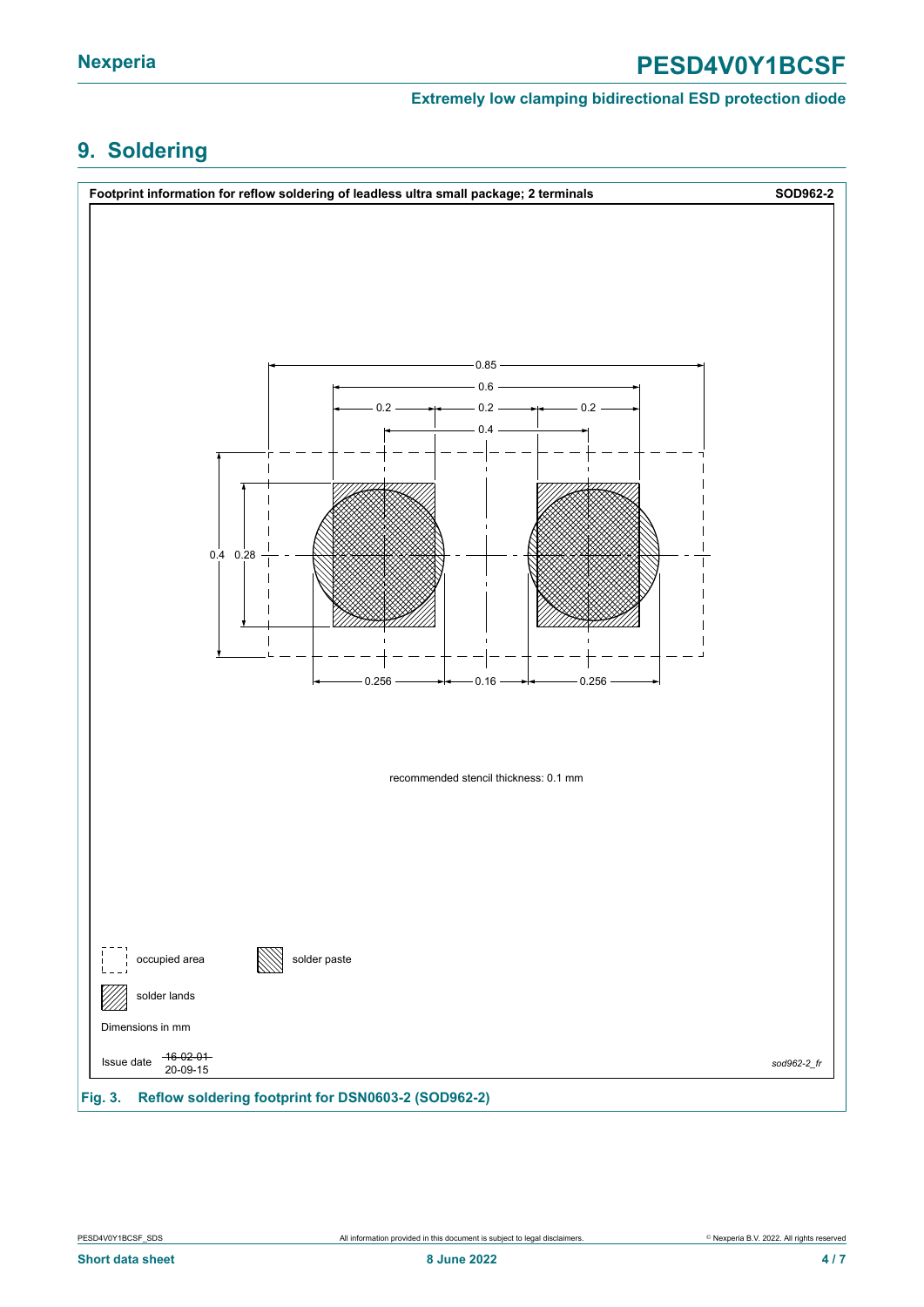## <span id="page-4-0"></span>**10. Revision history**

| <b>Table 4. Revision history</b> |              |                   |               |                   |
|----------------------------------|--------------|-------------------|---------------|-------------------|
| Data sheet ID                    | Release date | Data sheet status | Change notice | <b>Supersedes</b> |
| PESD4V0Y1BCSF SDS v.1            | 20220608     | Short data sheet  |               |                   |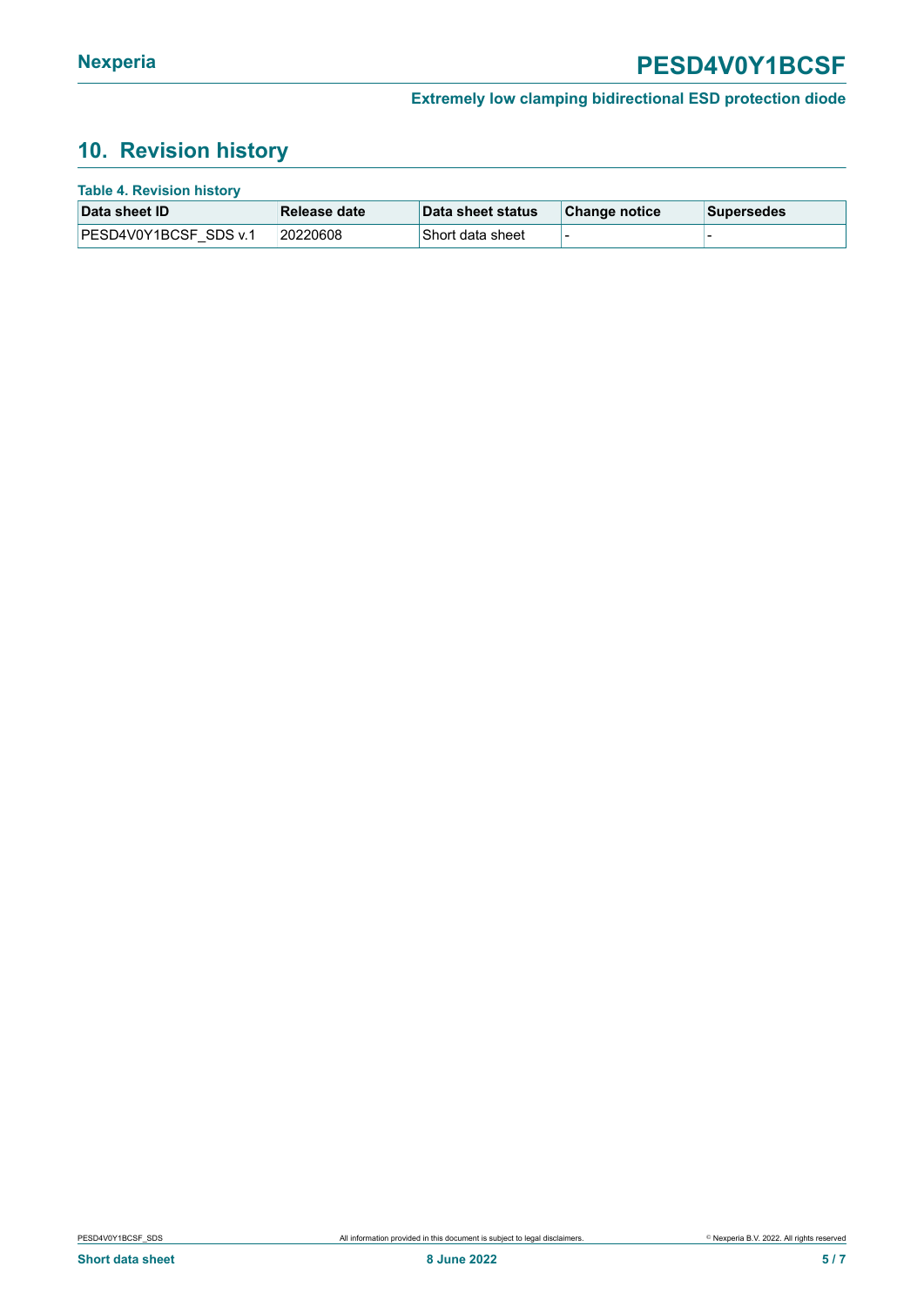## <span id="page-5-0"></span>**11. Legal information**

#### **Data sheet status**

| <b>Document status</b><br>$[1]$ [2] | Product<br>status [3] | <b>Definition</b>                                                                           |
|-------------------------------------|-----------------------|---------------------------------------------------------------------------------------------|
| Objective [short]<br>data sheet     | Development           | This document contains data from<br>the objective specification for<br>product development. |
| Preliminary [short]<br>data sheet   | Qualification         | This document contains data from<br>the preliminary specification.                          |
| Product [short]<br>data sheet       | Production            | This document contains the product<br>specification.                                        |

[1] Please consult the most recently issued document before initiating or completing a design.

- The term 'short data sheet' is explained in section "Definitions".
- [3] The product status of device(s) described in this document may have changed since this document was published and may differ in case of multiple devices. The latest product status information is available on the internet at [https://www.nexperia.com.](https://www.nexperia.com)

#### **Definitions**

**Draft** — The document is a draft version only. The content is still under internal review and subject to formal approval, which may result in modifications or additions. Nexperia does not give any representations or warranties as to the accuracy or completeness of information included herein and shall have no liability for the consequences of use of such information.

**Short data sheet** — A short data sheet is an extract from a full data sheet with the same product type number(s) and title. A short data sheet is intended for quick reference only and should not be relied upon to contain detailed and full information. For detailed and full information see the relevant full data sheet, which is available on request via the local Nexperia sales office. In case of any inconsistency or conflict with the short data sheet, the full data sheet shall prevail.

**Product specification** — The information and data provided in a Product data sheet shall define the specification of the product as agreed between Nexperia and its customer, unless Nexperia and customer have explicitly agreed otherwise in writing. In no event however, shall an agreement be valid in which the Nexperia product is deemed to offer functions and qualities beyond those described in the Product data sheet.

#### **Disclaimers**

**Limited warranty and liability** — Information in this document is believed to be accurate and reliable. However, Nexperia does not give any representations or warranties, expressed or implied, as to the accuracy or completeness of such information and shall have no liability for the consequences of use of such information. Nexperia takes no responsibility for the content in this document if provided by an information source outside of Nexperia.

In no event shall Nexperia be liable for any indirect, incidental, punitive, special or consequential damages (including - without limitation - lost profits, lost savings, business interruption, costs related to the removal or replacement of any products or rework charges) whether or not such damages are based on tort (including negligence), warranty, breach of contract or any other legal theory.

Notwithstanding any damages that customer might incur for any reason whatsoever, Nexperia's aggregate and cumulative liability towards customer for the products described herein shall be limited in accordance with the Terms and conditions of commercial sale of Nexperia.

**Right to make changes** — Nexperia reserves the right to make changes to information published in this document, including without limitation specifications and product descriptions, at any time and without notice. This document supersedes and replaces all information supplied prior to the publication hereof

**Suitability for use** — Nexperia products are not designed, authorized or warranted to be suitable for use in life support, life-critical or safety-critical systems or equipment, nor in applications where failure or malfunction of an Nexperia product can reasonably be expected to result in personal

injury, death or severe property or environmental damage. Nexperia and its suppliers accept no liability for inclusion and/or use of Nexperia products in such equipment or applications and therefore such inclusion and/or use is at the customer's own risk.

**Quick reference data** — The Quick reference data is an extract of the product data given in the Limiting values and Characteristics sections of this document, and as such is not complete, exhaustive or legally binding.

**Applications** — Applications that are described herein for any of these products are for illustrative purposes only. Nexperia makes no representation or warranty that such applications will be suitable for the specified use without further testing or modification.

Customers are responsible for the design and operation of their applications and products using Nexperia products, and Nexperia accepts no liability for any assistance with applications or customer product design. It is customer's sole responsibility to determine whether the Nexperia product is suitable and fit for the customer's applications and products planned, as well as for the planned application and use of customer's third party customer(s). Customers should provide appropriate design and operating safeguards to minimize the risks associated with their applications and products.

Nexperia does not accept any liability related to any default, damage, costs or problem which is based on any weakness or default in the customer's applications or products, or the application or use by customer's third party customer(s). Customer is responsible for doing all necessary testing for the customer's applications and products using Nexperia products in order to avoid a default of the applications and the products or of the application or use by customer's third party customer(s). Nexperia does not accept any liability in this respect.

**Limiting values** — Stress above one or more limiting values (as defined in the Absolute Maximum Ratings System of IEC 60134) will cause permanent damage to the device. Limiting values are stress ratings only and (proper) operation of the device at these or any other conditions above those given in the Recommended operating conditions section (if present) or the Characteristics sections of this document is not warranted. Constant or repeated exposure to limiting values will permanently and irreversibly affect the quality and reliability of the device.

**Terms and conditions of commercial sale** — Nexperia products are sold subject to the general terms and conditions of commercial sale, as published at [http://www.nexperia.com/profile/terms,](http://www.nexperia.com/profile/terms) unless otherwise agreed in a valid written individual agreement. In case an individual agreement is concluded only the terms and conditions of the respective agreement shall apply. Nexperia hereby expressly objects to applying the customer's general terms and conditions with regard to the purchase of Nexperia products by customer.

**No offer to sell or license** — Nothing in this document may be interpreted or construed as an offer to sell products that is open for acceptance or the grant, conveyance or implication of any license under any copyrights, patents or other industrial or intellectual property rights.

**Export control** — This document as well as the item(s) described herein may be subject to export control regulations. Export might require a prior authorization from competent authorities.

**Non-automotive qualified products** — Unless this data sheet expressly states that this specific Nexperia product is automotive qualified, the product is not suitable for automotive use. It is neither qualified nor tested in accordance with automotive testing or application requirements. Nexperia accepts no liability for inclusion and/or use of non-automotive qualified products in automotive equipment or applications.

In the event that customer uses the product for design-in and use in automotive applications to automotive specifications and standards, customer (a) shall use the product without Nexperia's warranty of the product for such automotive applications, use and specifications, and (b) whenever customer uses the product for automotive applications beyond Nexperia's specifications such use shall be solely at customer's own risk, and (c) customer fully indemnifies Nexperia for any liability, damages or failed product claims resulting from customer design and use of the product for automotive applications beyond Nexperia's standard warranty and Nexperia's product specifications.

**Translations** — A non-English (translated) version of a document is for reference only. The English version shall prevail in case of any discrepancy between the translated and English versions.

#### **Trademarks**

Notice: All referenced brands, product names, service names and trademarks are the property of their respective owners.